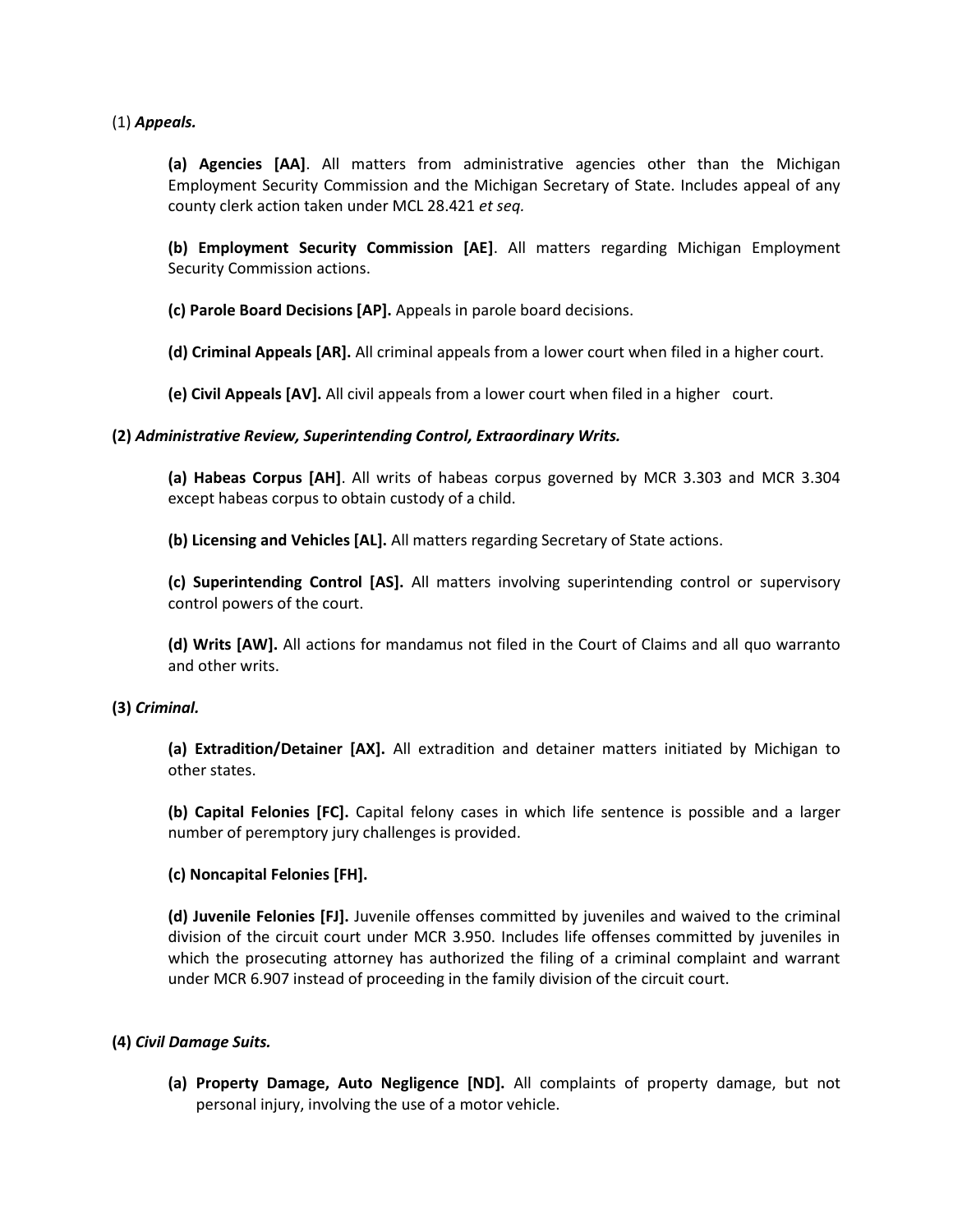**(b) No-Fault Automobile Insurance [NF].** All claims for first-party personal protection benefits and first-party property protection benefits under the no-fault automobile insurance act.

**(b) Medical Malpractice [NH].** All claims involving health-care provider malpractice.

**(d) Personal Injury, Auto Negligence [NI].** All complaints of personal injury, or personal injury and property damage, involving the use of a motor vehicle.

**(e) Other Professional Malpractice [NM].** All claims involving professional malpractice other than health-care provider malpractice.

**(f) Other Personal Injury [NO].** All other claims involving liability for personal injury not otherwise coded.

**(g) Products Liability [NP].** All claims involving products liability.

**(h) Liquor Control [NS].** All claims involving liability under the liquor control code.

(i) **Other Damage Suits [NZ].** All other claims for damages.

**(5)** *Other Civil Matters.*

**(a) Business Claims [CB].** All claims in which all or part of the action includes a business or commercial dispute under MCL 600.8035.

**(b) Condemnation [CC].** All condemnation proceedings.

**(c) Employment Discrimination [CD].** All complaints of employment discrimination.

**(d) Environment [CE].** All environmental matters such as zoning, pollution, etc.

**(e) Forfeiture Claims [CF].** All claims of interest in property seized under the Controlled Substance that may be subject to forfeiture.

**(f) Housing and Real Estate [CH].** All housing, real estate, foreclosure, land contracts, and other property proceedings (except landlord-tenant and land contract summary proceedings).

**(g) Contracts [CK].** All proceedings involving contractual obligations not otherwise coded.

**(h) Labor Relations [CL].** All labor-management matters except employment discrimination.

**(i) Antitrust, Franchising, and Trade Regulation [CP].** All complaints regarding unlawful trade practices including but not limited to pricing and advertising of consumer items, regulation of watercraft, restraint of trade and monopolies, Consumer Protection Act, Farm and Utility Equipment Franchise Act, franchise investment law, motor vehicle dealer agreements, and the Motor Fuel Distribution Act.

**(j) Corporate Receivership [CR].** All corporate receivership proceedings.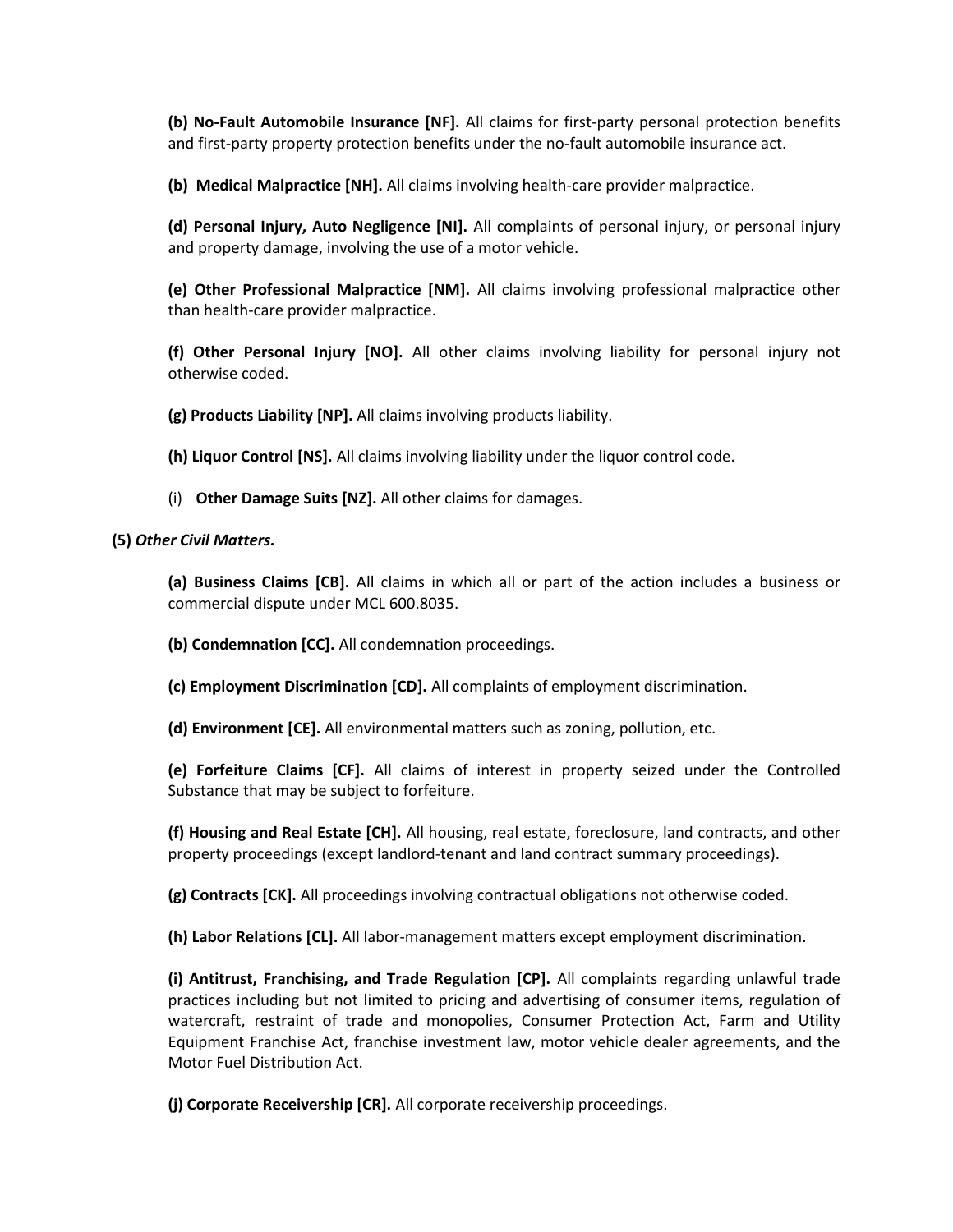**(k) General Civil [CZ].** All other civil actions not otherwise coded.

**(l) Proceedings to Restore, Establish, or Correct Records [PC].** All proceedings to restore, establish, or correct records that are assigned a new case number (not brought under an existing case).

**(m) Claim and Delivery [PD].** All complaints to recover personal property that are assigned a new case number (not brought under an existing case).

**(n) Receivers in Supplemental Proceedings [PR].** All proceedings appointing a receiver that are assigned a new case number (not brought under an existing case).

**(o) Supplemental Proceedings [PS].** All supplemental proceedings that are assigned a new case number (not brought under an existing case).

**(p) Miscellaneous Proceedings [PZ].** All other matters assigned a new case number (not brought under an existing case), including the following matters: grand jury and multicounty grand jury.

### **(6)** *Family Division - Domestic Relations.*

**(a) Custody [DC].** All habeas corpus to obtain custody of a child; order to show cause for custody of a child; other custody, or custody and support proceedings when no divorce action has been filed; or actions under the Uniform Child Custody Jurisdiction Enforcement Act. Also used for intrastate transfers of postjudgment custody or custody and support proceedings where no divorce action has been filed.

**(b) Divorce, Minor Children [DM].** All complaints for divorce, separate maintenance, or annulment when minor children are involved. Also used for intrastate transfers of postjudgment divorce; divorce and custody; or divorce, custody, and support complaints when minor children are involved.

**(c) Divorce, No Children [DO].** All complaints for divorce, separate maintenance, or annulment when no minor children are involved. Also used for intrastate transfers of postjudgment divorce complaints when no minor children are involved.

**(d) Paternity [DP].** All questions of paternity; paternity and custody; or paternity, custody, and support. Also used for intrastate transfers of postjudgment paternity; paternity and custody; or paternity, custody, and support complaints.

**(e) Other Support [DS].** All support matters under the Family Support Act. Also used for intrastate transfers of postjudgment support matters under the Family Support Act.

**(f) Other Domestic Relations Matters [DZ].** All other prejudgment matters involving domestic relations proceedings not otherwise coded. Also used for intrastate transfers of other postjudgment matters involving domestic relations proceedings not otherwise coded.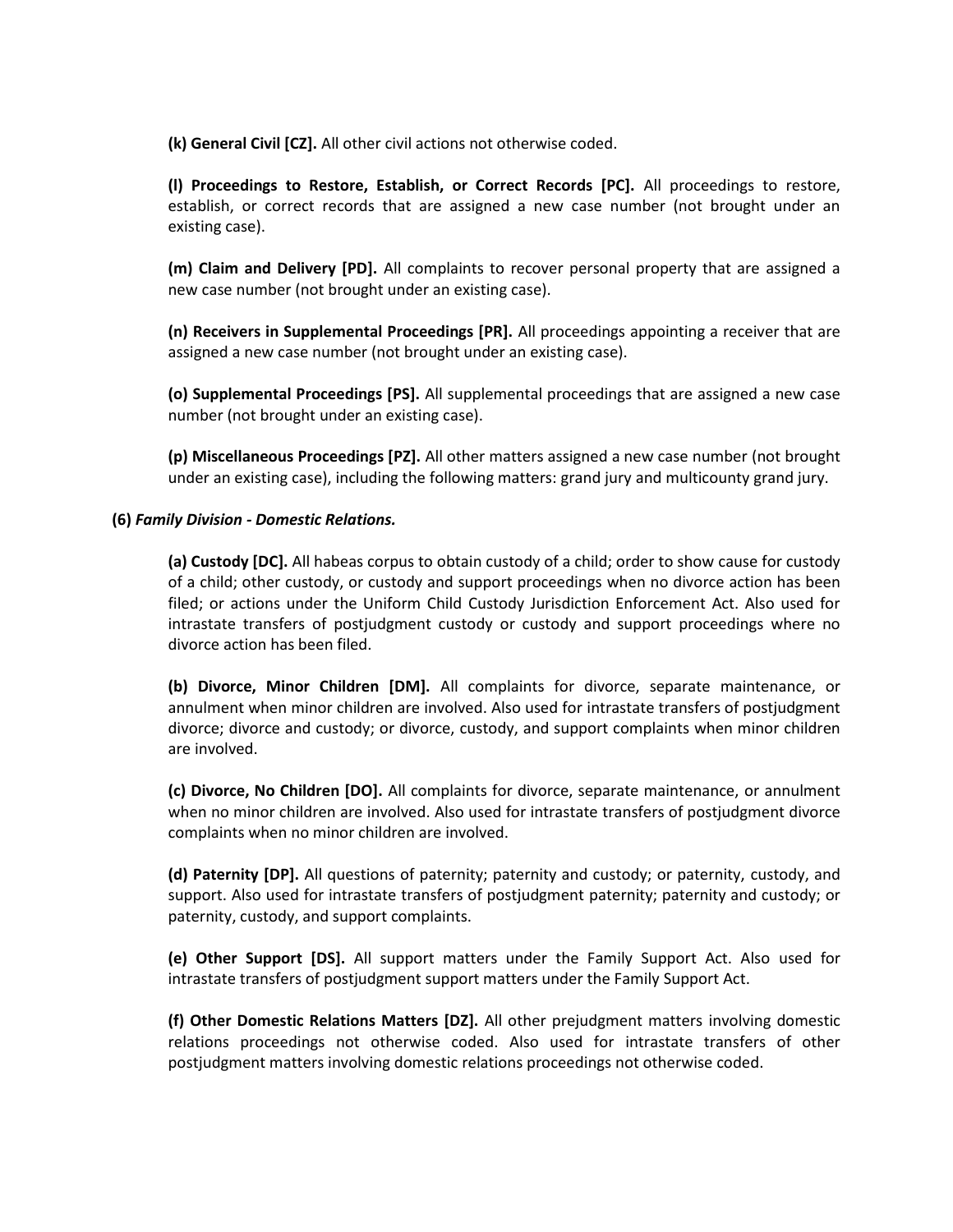**(g) Assist with Discovery [UD].** All proceedings to assist with discovery or to compel a response to a discovery order issued by another state's tribunal.

**(h) UIFSA Establishment [UE].** All support and paternity establishment proceedings incoming from another state.

**(i) UIFSA Filing [UF].** All outgoing requests to another state or country initiating enforcement, modification, income withholding, or redirection of support orders not issued in this state.

**(j) UIFSA Initiation [UI].** All support and paternity establishment proceedings outgoing to another state.

**(k) UIFSA Registration of Orders for Modification [UM].** All incoming registrations of another state's orders for the specific purpose of modification.

**(l) UIFSA Registration of Orders for Enforcement [UN].** All incoming registrations of another state's orders for the specific purpose of enforcement.

**(m) Transfer UIFSA [UT].** All intrastate transfers of postjudgment support enforcement proceedings incoming from another state or outgoing to another state.

**(n) Registration of Income Withholding Orders [UW].** All incoming registrations of another state's orders for the specific purpose of income withholding.

#### **(7)** *Family Division - Proceedings under Juvenile Code.*

**(a) Designated Juvenile Offenses [DJ].** All juvenile offenses designated by the prosecutor or court to be heard in the family division of circuit court in the same manner as an adult criminal case is heard in the criminal division of the circuit court.

**(b) Delinquency Proceedings [DL].** All delinquency proceedings initiated by petition under the juvenile code or initiated by Uniform Law Citation for various minor offenses not in the Motor Vehicle Code.

**(c) Juvenile Guardianship [JG].** All juvenile guardianships created by order under the juvenile code, MCL 712A.19a and MCL 712A.19c

**(d) Child Protective Proceedings [NA].** All child protective proceedings initiated by petition under the juvenile code.

**(e) Personal Protection Actions Brought Under the Juvenile Code [PJ].** All petitions seeking a personal protection order against a respondent under the age of 18. Includes proceedings conducted for violation of personal protection orders issued under the juvenile code when heard by a county other than the county that issued the personal protection order.

**(f) Traffic and Local Ordinance [TL].** All traffic and local ordinance issued on a Uniform Law Citation under the Motor Vehicle Code or local corresponding ordinance.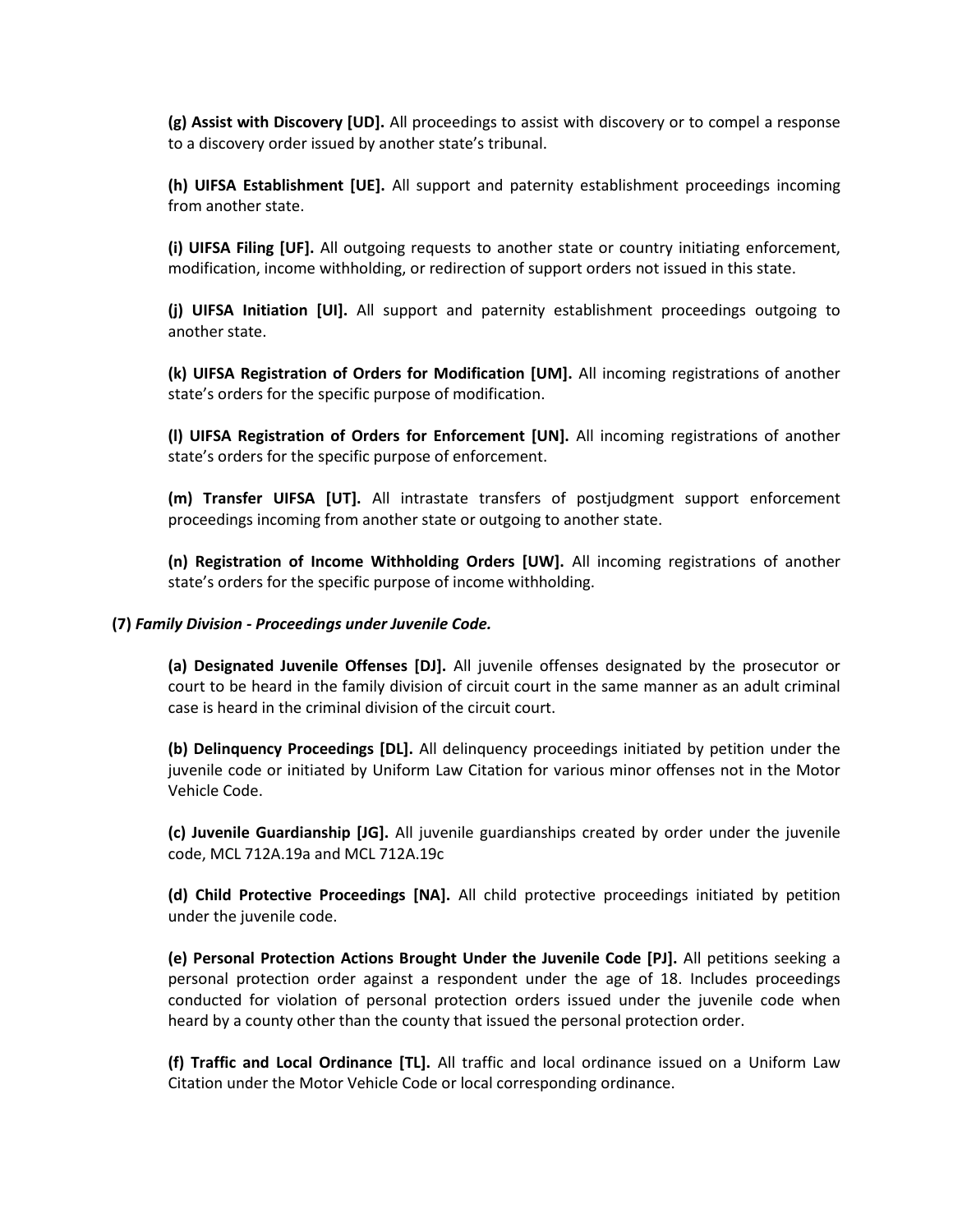#### **(8)** *Family Division - Proceedings under Adoption Code.*

**(a) Adult Adoptions [AB].** All adult adoptions.

**(b) Agency International Adoptions [AC].** All foreign children adoptions.

**(c) Direct Placement Adoptions [AD].** All direct placement adoptions including temporary placements prior to filing of petition for direct placement.

**(d) Relative Adoptions [AF].** All adoptions by relatives including relative guardians, but not including stepparent adoptions.

**(e) Safe Delivery of Newborn Adoptions [AG].** All adoptions resulting from safe delivery of newborn proceedings.

**(f) Permanent Ward Adoptions (state ward or court ward) [AM].** All state or court ward adoptions resulting from child protective proceedings.

**(g) Nonrelative Adoptions [AN].** All adoptions by guardians who are not relatives.

**(h) Agency Other Adoptions [AO].** All other private or public agency adoptions not otherwise designated.

**(i) Stepparent Adoptions [AY].** All adoptions by stepparents.

## **(9)** *Family Division - Miscellaneous Proceedings.*

**(a) Emancipation of Minor [EM].** All emancipation proceedings initiated under the Status of Minors and Emancipation Act.

**(b) Infectious Disease [ID].** All proceedings under the public health code for treatment of infectious disease or testing for infectious disease.

**(c) Safe Delivery of Newborn Child [NB].** All proceedings involving a newborn child surrendered under the MCL 712.1 *et seq*.

**(d) Name Change [NC].** All name change proceedings.

**(e) Personal Protection Against Stalking [PH].** All personal protection proceedings under MCL 600.2950a when there is no domestic relationship between the parties and the respondent is not under the age of 18.

**(f) Personal Protection in Domestic Relationships [PP].** All personal protection proceedings under MCL 600.2950 and/or MCL 600.2950a when there is a domestic relationship between the parties and the respondent is not under the age of 18.

**(g) Waiver of Parental Consent to Obtain Abortion [PW].** All waiver of parental consent proceedings under the Parental Rights Restoration Act.